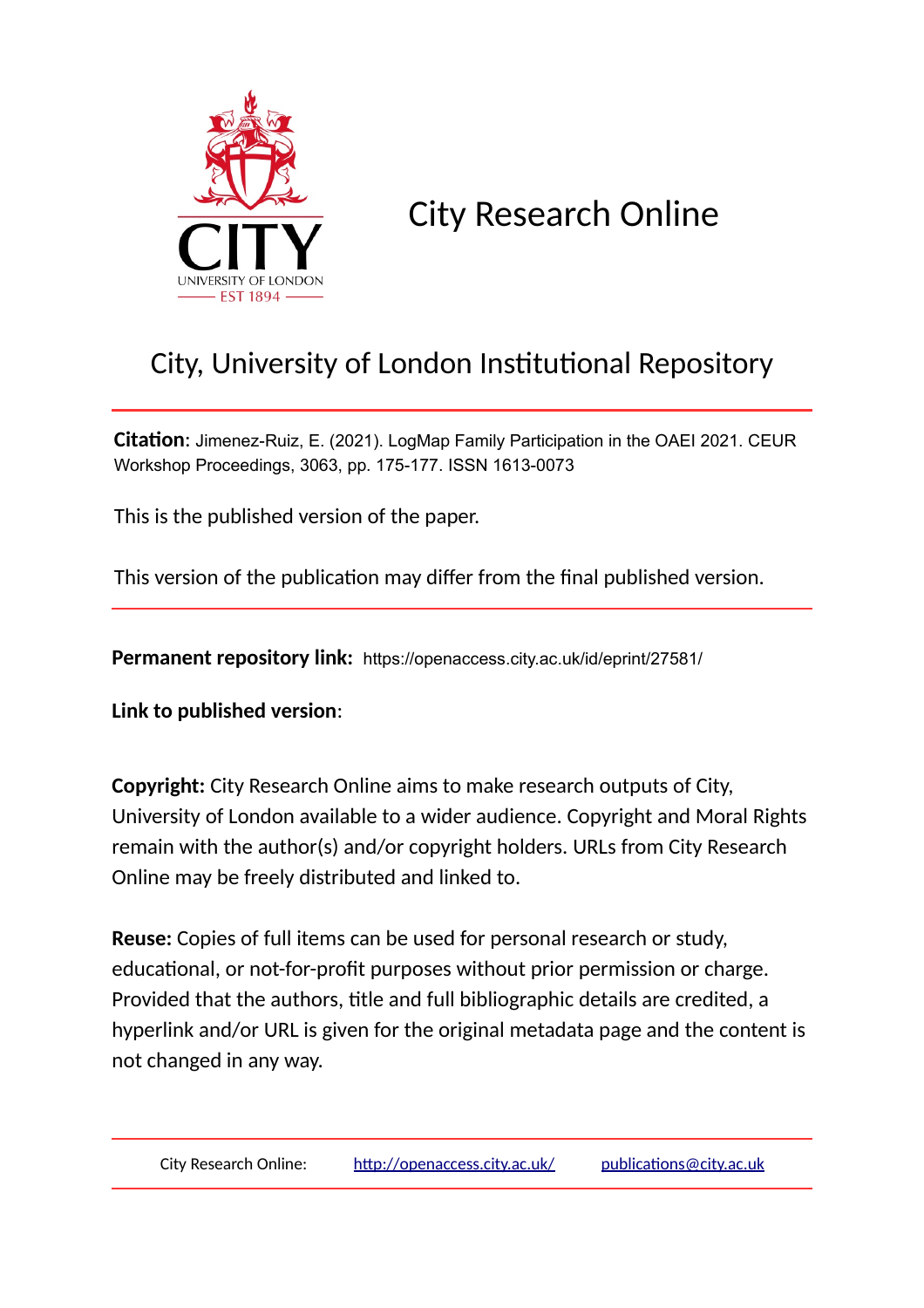# LogMap Family Participation in the OAEI 2021  $\star$

Ernesto Jiménez-Ruiz<sup>1,2</sup>

<sup>1</sup> Department of Computer Science, City, University of London, UK <sup>2</sup> Department of Informatics, University of Oslo, Oslo, Norway

Abstract. We present the participation of LogMap and its variants in the OAEI 2021 campaign. The LogMap project started in January 2011 with the objective of developing a scalable and logic-based ontology matching system. This is the eleventh participation in the OAEI and the experience has so far been very positive. LogMap is one of the few systems that participates in (almost) all OAEI tracks.

# 1 Presentation of the system

LogMap [9, 11] is a highly scalable ontology matching system that implements the consistency and locality principles [10]. LogMap is one of the few ontology matching system that *(i)* can efficiently match semantically rich ontologies containing tens (and even hundreds) of thousands of classes, *(ii)* incorporates sophisticated reasoning and repair techniques to minimise the number of logical inconsistencies, and *(iii)* provides support for user intervention during the matching process. LogMap ISWC 2011 paper [9] has recently been awarded the SWSA Ten-Year Award.<sup>3</sup>

#### 1.1 LogMap variants in the 2021 campaign

As in previous campaigns, in the OAEI 2021 we have participated with two additional variants:

- LogMapLt is a "lightweight" variant of LogMap, which essentially only applies (efficient) string matching techniques.
- LogMapBio includes an extension to use BioPortal [6, 7] as a (dynamic) provider of mediating ontologies instead of relying on a few preselected ontologies [3].

In previous years we also participated with  $LogMapC<sup>4</sup>$ .

 $*$  Copyright  $\circled{c}$  2021 for this paper by its authors. Use permitted under Creative Commons License Attribution 4.0 International (CC BY 4.0).

<sup>3</sup> http://swsa.semanticweb.org/content/swsa-ten-year-award

<sup>4</sup> LogMapC (https://github.com/asolimando/logmap-conservativity/) is a variant of LogMap which, in addition to the consistency and locality principles, also implements the conservativity principle (see details in [13]).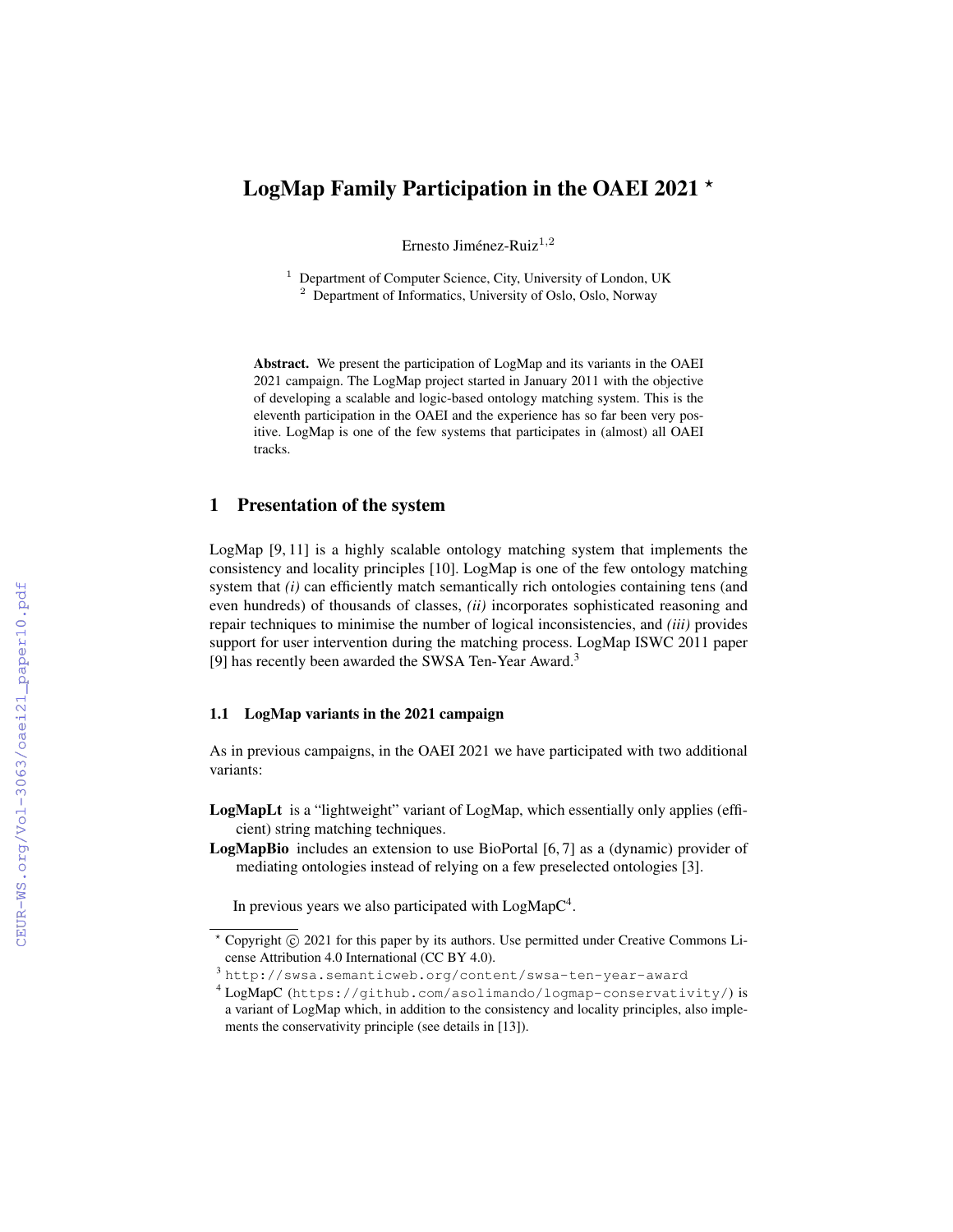#### 1.2 Link to the system and parameters file

LogMap is open-source and released under the Apache-2.0 License.<sup>5</sup> LogMap components and source code are available from the LogMap's GitHub page: https: //github.com/ernestojimenezruiz/logmap-matcher/.

LogMap distributions can be easily customized through a configuration file containing the matching parameters.

LogMap, including support for interactive ontology matching, can also be used directly through an AJAX-based Web interface: http://krrwebtools.cs.ox. ac.uk/. This interface has been very well received by the community since it was deployed in 2012. More than 5,500 requests coming from a broad range of users have been processed so far.

#### 1.3 LogMap as a mapping repair system

Only a very few systems participating in the OAEI competition implement repair techniques. As a result, existing matching systems (even those that typically achieve very high precision scores) compute mappings that lead in many cases to a large number of unsatisfiable classes.

We believe that these systems could significantly improve their output if they were to implement repair techniques similar to those available in LogMap. Therefore, with the goal of providing a useful service to the community, we have made LogMap's ontology repair module (LogMap-Repair) available as a self-contained software component that can be seamlessly integrated in most existing ontology matching systems [12, 5].

#### 1.4 LogMap as a matching task division system

LogMap also includes a novel module to divide the ontology alignment task into (independent) manageable subtasks [8]. This component relies on LogMap's lexical index, a neural embedding model [14] and locality-based modules [4]. This module can be integrated within existing ontology alignment systems as a external module to support them complete large-scale matching tasks.

## 2 General comments and conclusions

Please refer to http://oaei.ontologymatching.org/2021/results/ for the results of the LogMap family in the OAEI 2021 campaign.

#### 2.1 Comments on the results

As in previous campaigns, LogMap has been one of the top systems and one of the few systems that participates in (almost) all tracks. Furthermore, it has also been one of the few systems implementing repair techniques and providing (almost) coherent mappings in all tracks.

<sup>5</sup> http://www.apache.org/licenses/